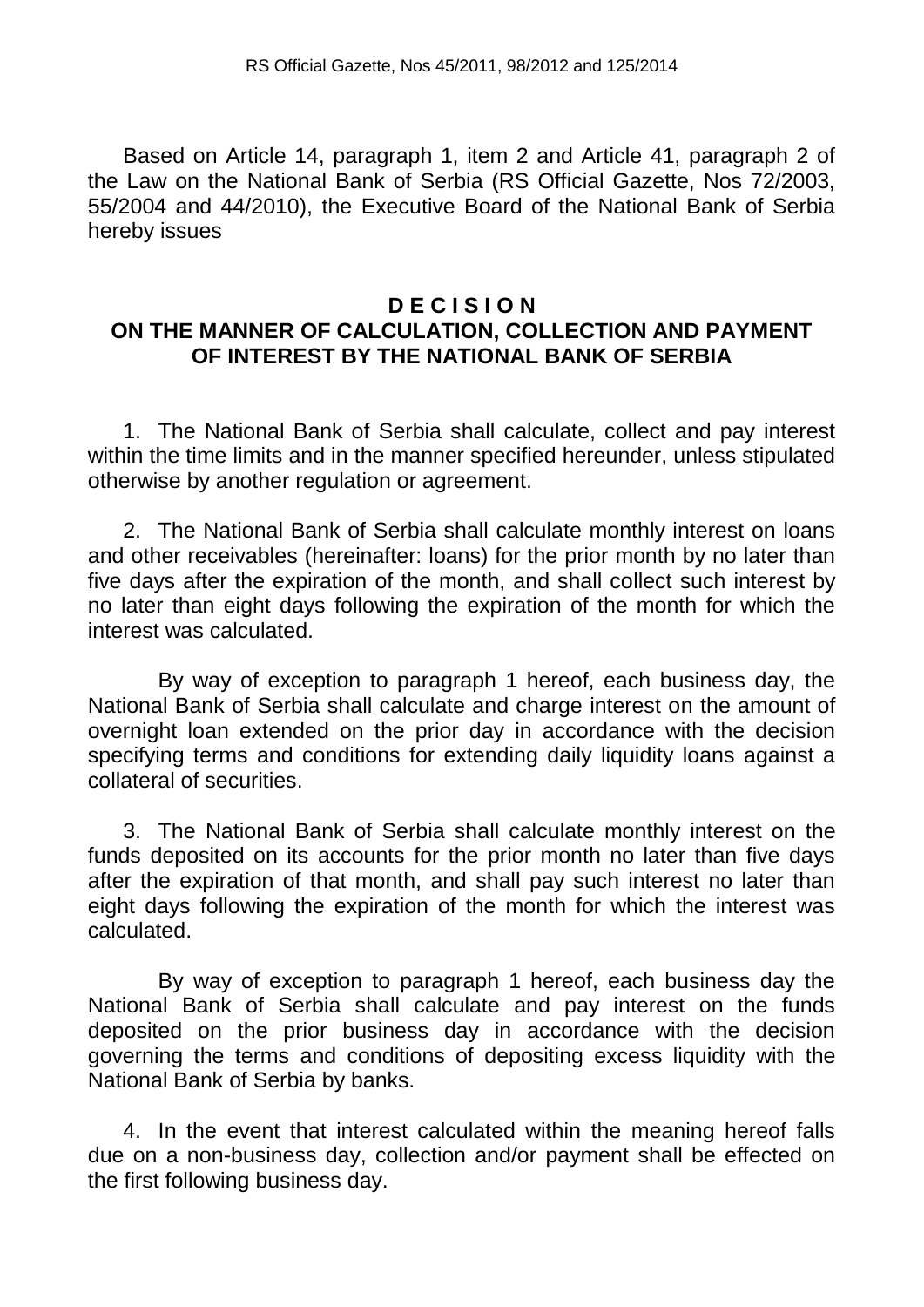5. For the purposes hereof, the National Bank of Serbia shall calculate interest for the number of days of loan use, and/or deposit holding during the maintenance period relative to the constant number of days in a year (360 days) by applying the simple interest calculation formula presented below:

$$
k = \frac{K \times p \times d}{100 \times G_d},
$$

where:

*k* – interest,

*K* – amount of loan and/or deposit,

*p* – prescribed annual interest rate,

*d* – number of days of loan use or deposit holding during the month,

 $G_d$  – number of days in a year (360 days).

Interest referred to in paragraph 1 hereof shall be calculated for all business and non-business days, for specific periods of loan use and/or deposit holding during the maintenance period, with the starting date being understood as the date of the transfer of funds to the beneficiary's account, irrespective of the date such funds were repaid.

Total amount of interest for the prior maintenance period shall be the sum of interest calculated for specific periods of loan use and/or deposit holding, these periods lasting from one change in the balance to another within the same maintenance period.

6. When calculating interest on due receivables, the National Bank of Serbia shall begin from the maturity date of such receivables as provided by Section 5 hereof.

7. If stipulated by other regulation or agreement that interest is to be calculated for a period shorter or longer than a month, but not longer than a year, the provisions of Section 5 hereof shall apply accordingly.

8. The National Bank of Serbia shall calculate and pay, and/or collect from banks, interest on the required reserve balances in line with the decision on bank required reserves with the National Bank of Serbia, by applying the following formula:

$$
k = \frac{K \times p \times d}{100 \times G_d},
$$

where: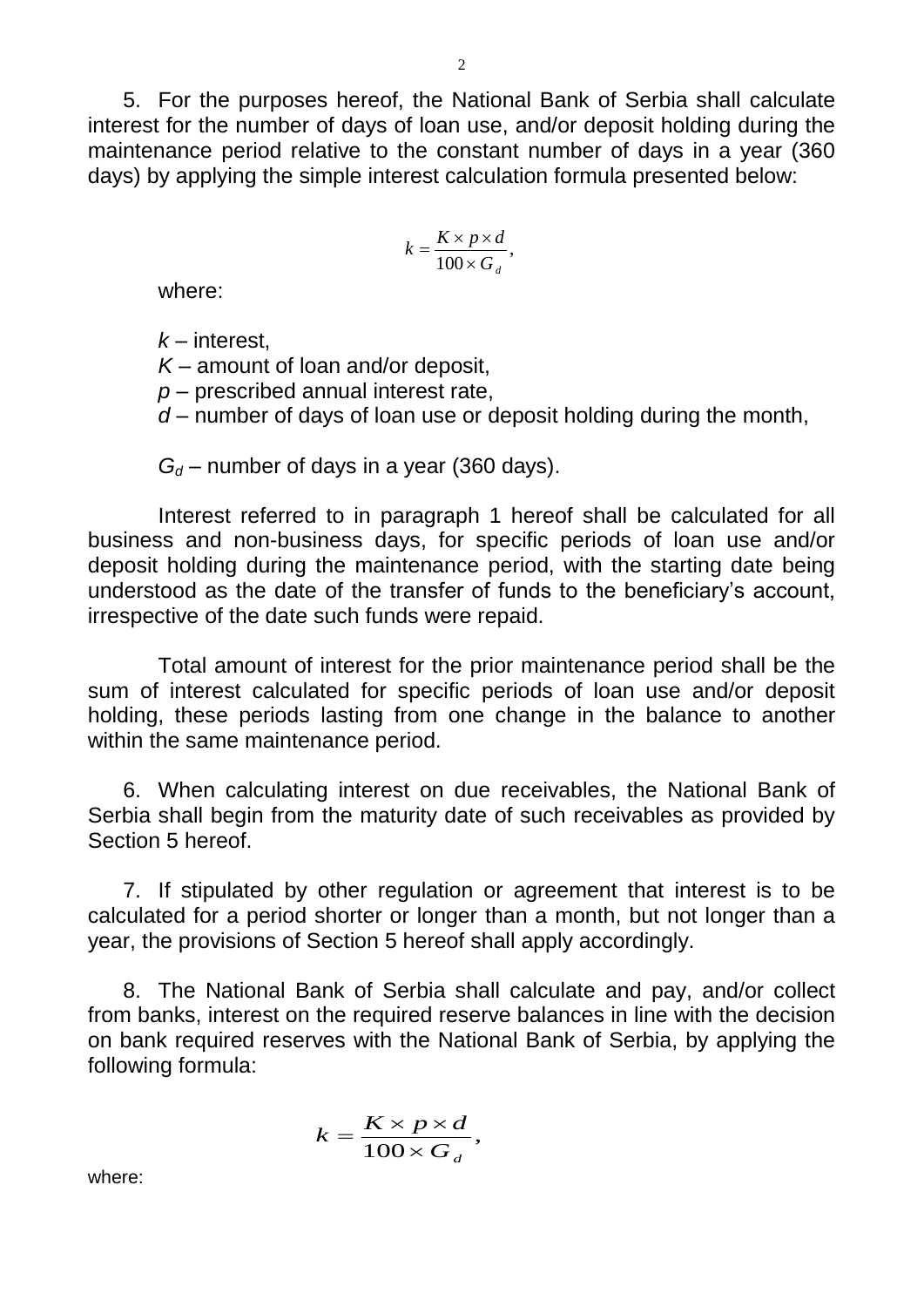*k* – interest;

*K–* base for the calculation of interest, which may be:

*1)* amount of average daily balance of allocated dinar required reserves in the maintenance period, up to the level of calculated dinar required reserves,

*2*) amount of difference between the calculated dinar/foreign currency required reserves and actual average daily balance of allocated dinar/foreign currency required reserves in the maintenance period (failure to achieve average amount of the dinar/foreign currency required reserves),

 2а) amount of difference between the actual average daily balance of allocated foreign currency required reserves in the maintenance period and the calculated foreign currency required reserves (allocated foreign currency required reserves in excess of the calculated amount),

*3)* amount of difference between the prescribed and calculated dinar/foreign currency required reserves in the maintenance period (amount of calculated dinar/foreign currency required reserves lower than prescribed);

*p* – prescribed annual interest rate;

*d* – number of days in a maintenance period;

 $G_d$  – number of days in a year (360 days).

In the event of any changes in the interest rate during the maintenance period, *d* shall be equal to the number of days for which such rate is applicable.

9. – deleted –

10. The calculation, payment and collection of interest on securities shall be effected in accordance with regulations on the terms and procedure for implementing open market operations by the National Bank of Serbia, and/or terms and manner of issue and sale of short-term securities by the National Bank of Serbia.

11. For the purposes hereof, business days shall be understood to mean days when interbank payments are performed through the National Bank of Serbia in accordance with regulations on operations of the NBS RTGS and clearing system.

12. As of the effective date hereof, the Decision on the Method of Calculation, Collection and Payment of Interest by the National Bank of Serbia (RS Official Gazette, Nos 63/2004, 29/2005, 8/2007, 35/2008, 52/2008 and 12/2010) shall cease to be valid.